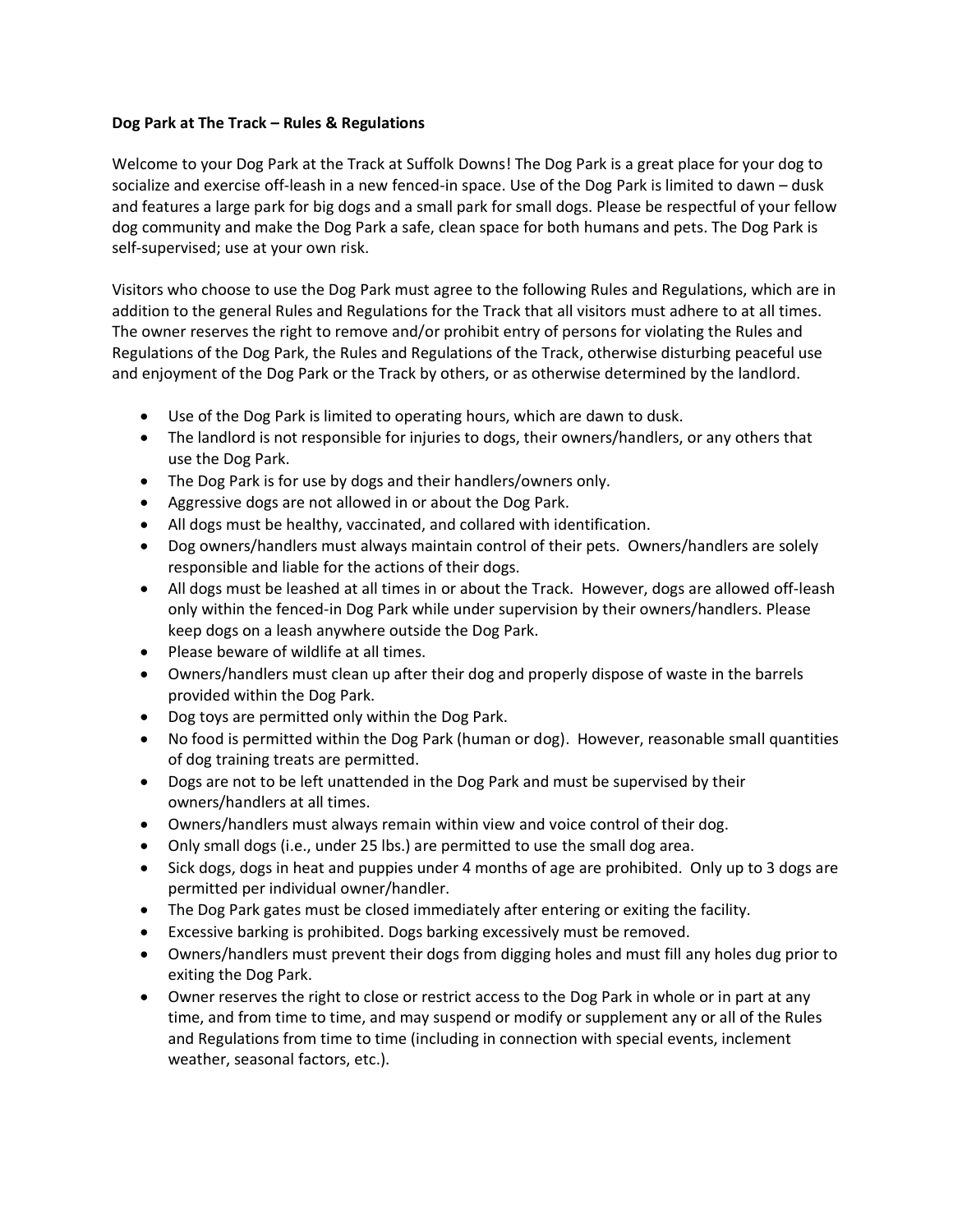The above Rules and Regulations are intended to help allow safe use of the Dog Park, and are subject to change at any time. These Rules and Regulations do not, nor are they intended to, supersede, take the place of, replace, make void or repeal any City of Revere, City of Boston, Commonwealth of Massachusetts, or federal law, compliance with which is required.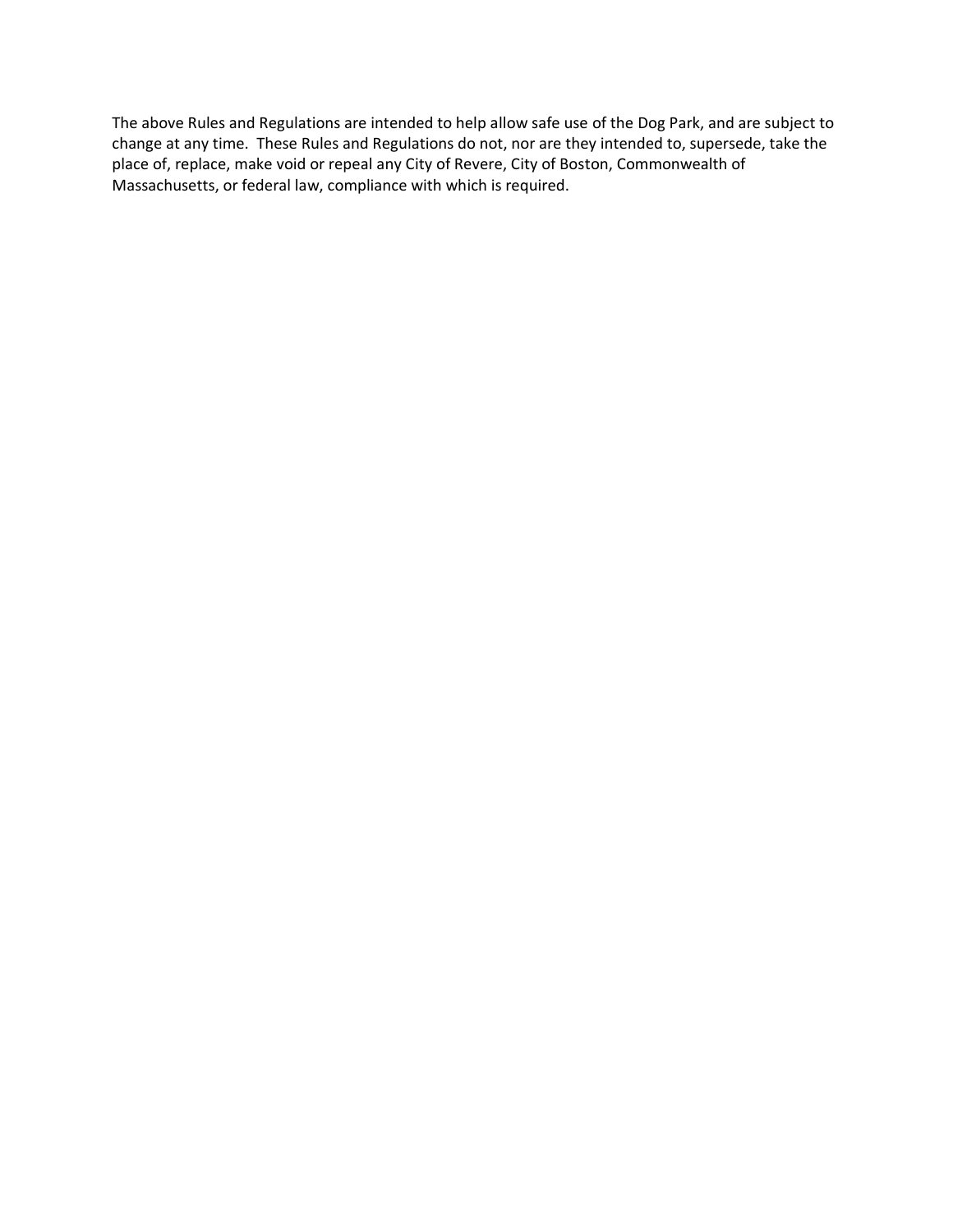## **Dog Park en The Track: Normas y reglamentos**

Le damos la bienvenida al Dog Park de The Track, en Suffolk Downs. El Dog Park es un excelente lugar para que su mascota socialice con otras y ejercite sin correa en un nuevo espacio cercado. El parque permanecerá abierto desde el amanecer hasta el anochecer y cuenta con un predio grande para perros grandes y otro pequeño para perros pequeños. Respete a la comunidad canina y haga del Dog Park un espacio seguro y limpio, tanto para los humanos como para las mascotas. El lugar no cuenta con supervisión: el uso de las instalaciones es a su propio riesgo.

Los visitantes que elijan usar el Dog Park deben respetar las siguientes Normas y reglamentos, que se suman a las Normas y reglamentos de The Track que los visitantes deben cumplir en todo momento. El propietario se reserva el derecho de echar o prohibirle el ingreso a cualquier persona que infrinja las Normas y reglamentos del Dog Park; las Normas y reglamentos de The Track; o que represente un obstáculo para el uso pacífico y el disfrute de otras personas, ya sea del parque o de la pista; a discreción del propietario.

- Solo se podrá ingresar al Dog Park durante las horas en que este permanece abierto; es decir, desde el amanecer hasta el anochecer.
- El propietario no es responsable de ninguna herida o lesión que puedan sufrir los perros, sus dueños o paseadores, ni ninguna persona que ingrese al Dog Park.
- El parque está destinado al uso exclusivo de perros y sus paseadores o dueños.
- No se permite el ingreso de perros que demuestren un comportamiento agresivo.
- Todos los perros deben estar sanos y vacunados, y poseer un collar con identificación.
- Los dueños o paseadores siempre deben tener a sus mascotas bajo control. Los dueños o paseadores son los únicos responsables de las acciones de sus perros.
- En la pista o en los alrededores de la pista, los perros deben estar atados con correa en todo momento. Sin embargo, se puede soltar a los perros dentro del espacio cercado del Dog Park, siempre que estén bajo la supervisión de sus dueños o paseadores. Mantenga a los perros con correa siempre que esté fuera del Dog Park.
- Tenga en cuenta la vida silvestre en todo momento.
- Los dueños o paseadores son responsables de recoger o limpiar cualquier desecho de sus mascotas y depositarlo en los barriles dispuestos en el Dog Park para tal fin.
- Solo se permite el uso de juguetes para perros dentro del Dog Park.
- No se permite el ingreso de alimentos (para perros o humanos) al Dog Park. No obstante, está permitido ingresar con pequeñas cantidades razonables de bocadillos de adiestramiento.
- Los perros no deben quedar sin supervisión dentro del Dog Park; por el contrario, sus dueños o paseadores deben prestarles atención en todo momento.
- Los dueños o paseadores deben tener a sus perros siempre al alcance de la vista y bajo control.
- El área para perros pequeños es exclusiva para los perros de menos de 25 libras (11 kg).
- No se permite el ingreso de perros enfermos, perras que se encuentren en celo, ni cachorros de menos de 4 meses. Solo se permite un máximo de tres perros por dueño o paseador.
- Los usuarios del Dog Park deberán cerrar inmediatamente las puertas luego de entrar o salir.
- Deben controlarse los ladridos excesivos, ya que están prohibidos. Si los perros ladran excesivamente deberán retirarse.
- Los dueños o paseadores deben evitar que sus perros hagan hoyos; pero si esto sucede, deben rellenar los hoyos antes de retirarse del Dog Park.